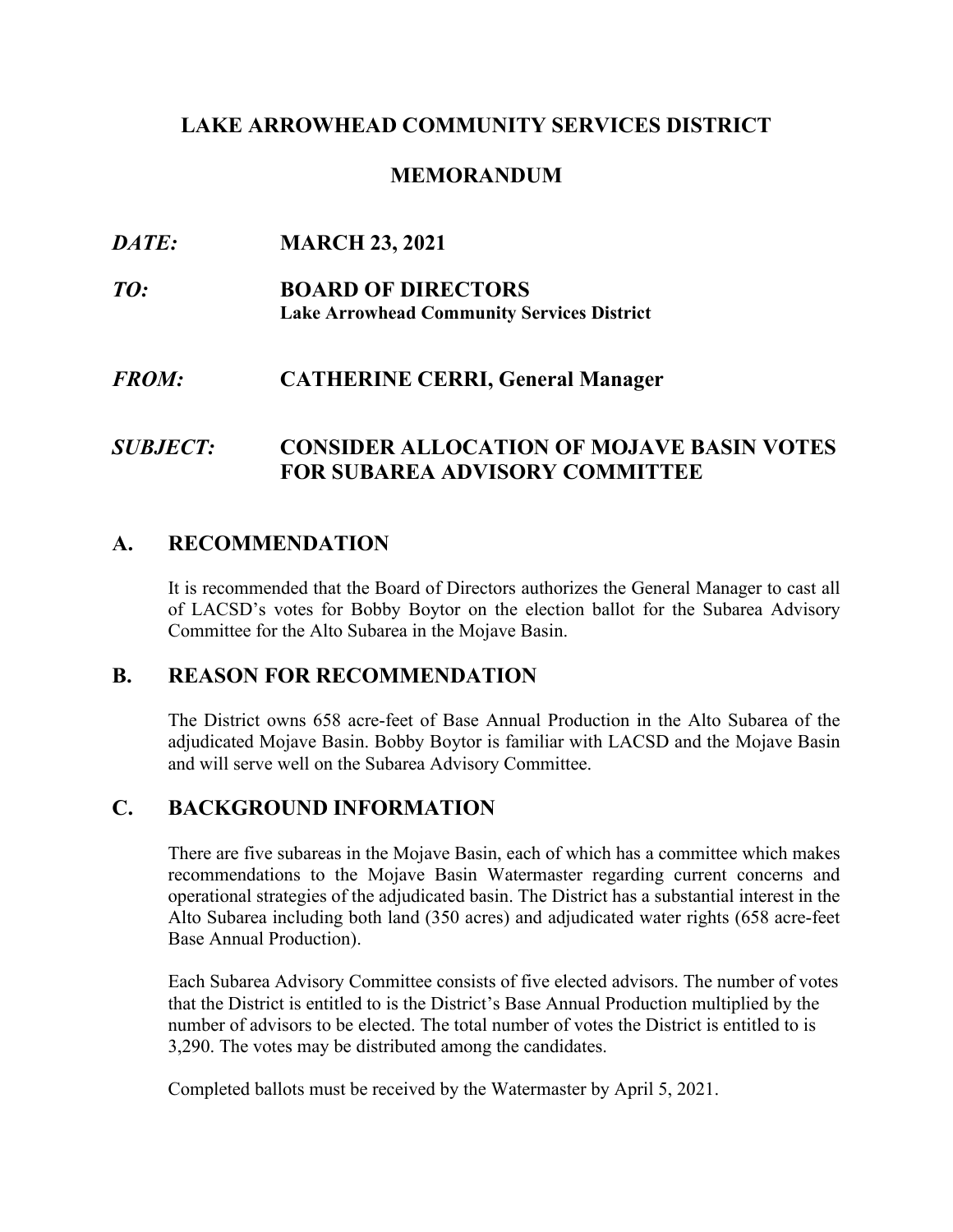# **D. FISCAL IMPACT**

There is no direct fiscal impact from this item.

# **E. ENVIRONMENTAL IMPACT**

This item is an administrative action; therefore, it is not subject to the California Environmental Quality Act ("CEQA").

# **F. ATTACHMENTS**

• Alto Subarea Advisory Committee Election Ballot